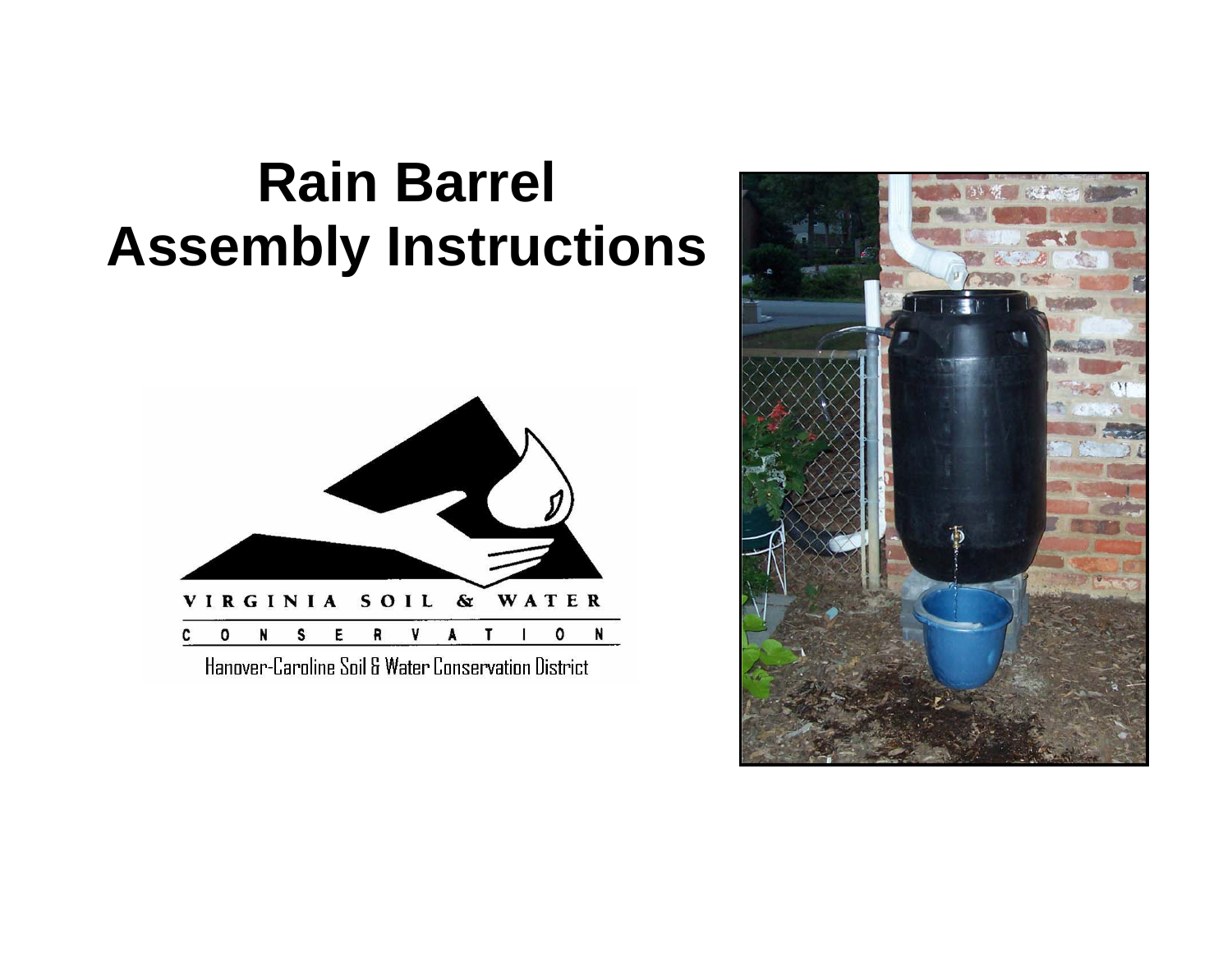# **Supplies**



### **Plastic Barrel & Lid**

#### **Bottom of Barrel**

faucet  $(\frac{3}{4})$ 1 or 2 washers  $(1 - \frac{3}{4})$ 1 lock nut  $(\frac{3}{4})$ caulk *(not supplied)* 

#### **Top of Barrel**

1 or 2 washers (1"- ¾")*optional* 1 threaded adapter  $(3/4")$ 1 barbed terminal adapter  $(3/4)$ caulk screen fabric (2' x 2')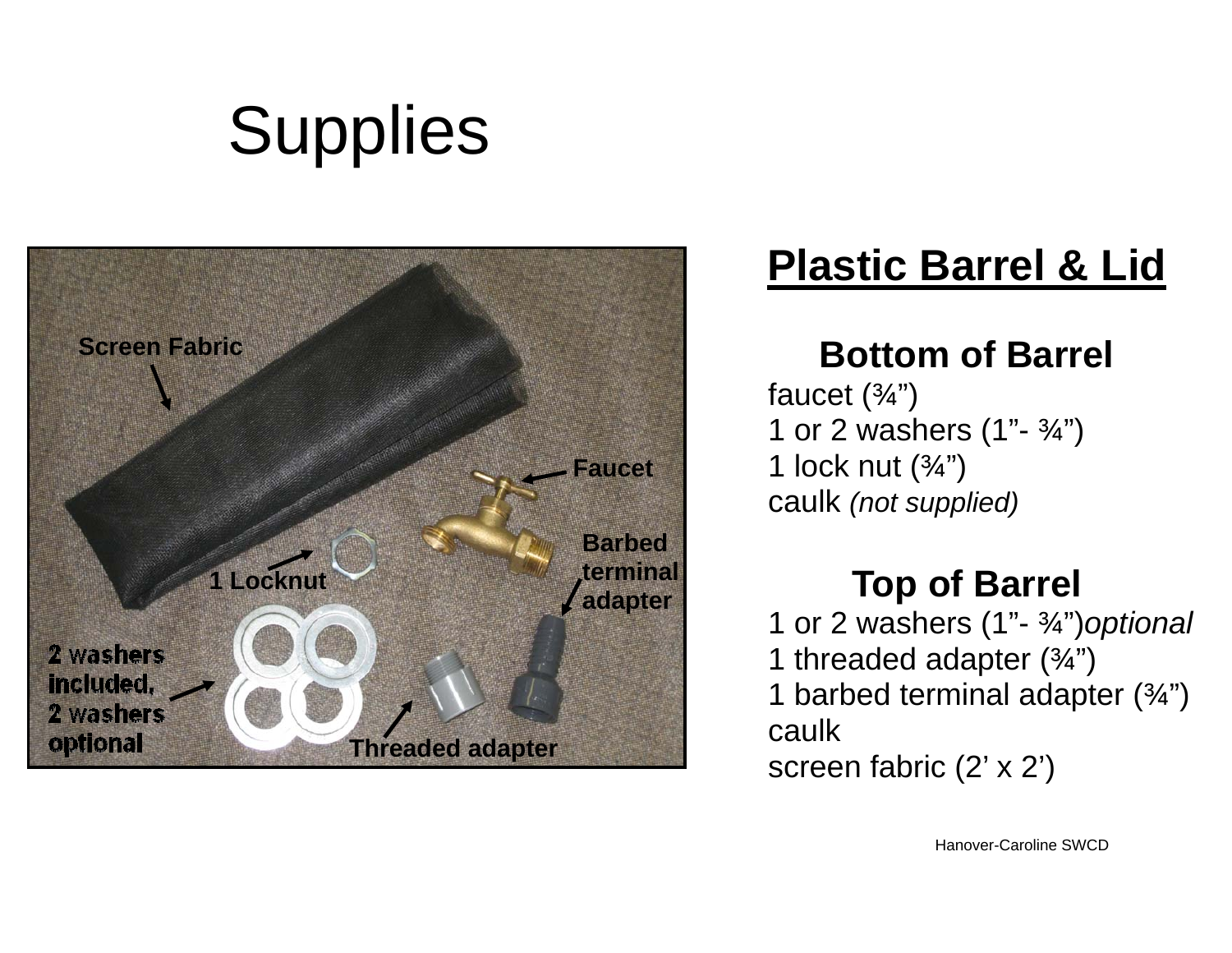



## **Faucet Installation**

Barrel should be rinsed prior to hardware installation – use a biodegradable cleaner such as Simple Green

- Drill a 1" hole several inches above the bottom of barrel, in a location that will enable you to achieve a flat seal between the faucet and the barrel
- Caulk around outside of hole
- Place washer over caulking
- Screw faucet into hole

\*It is important to keep the faucet straight as you screw it in\*

Note: You can also use just one washer, on the outside of the barrel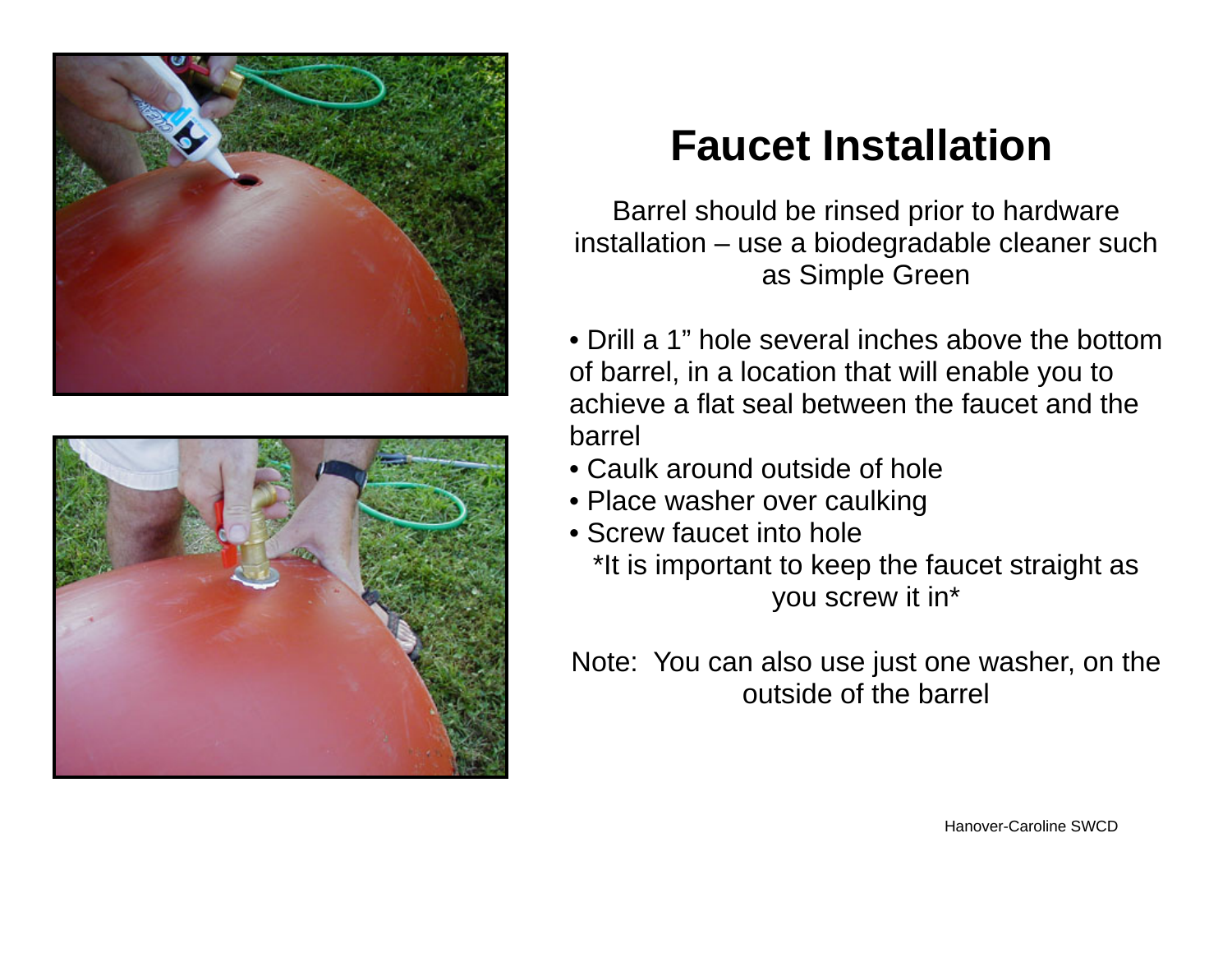#### **Faucet Installation**



- Caulk around the faucet on the inside of the barrel
- Place washer over caulking

• Attach & tighten locknut against washer

\*You may need someone to shine a flashlight for this step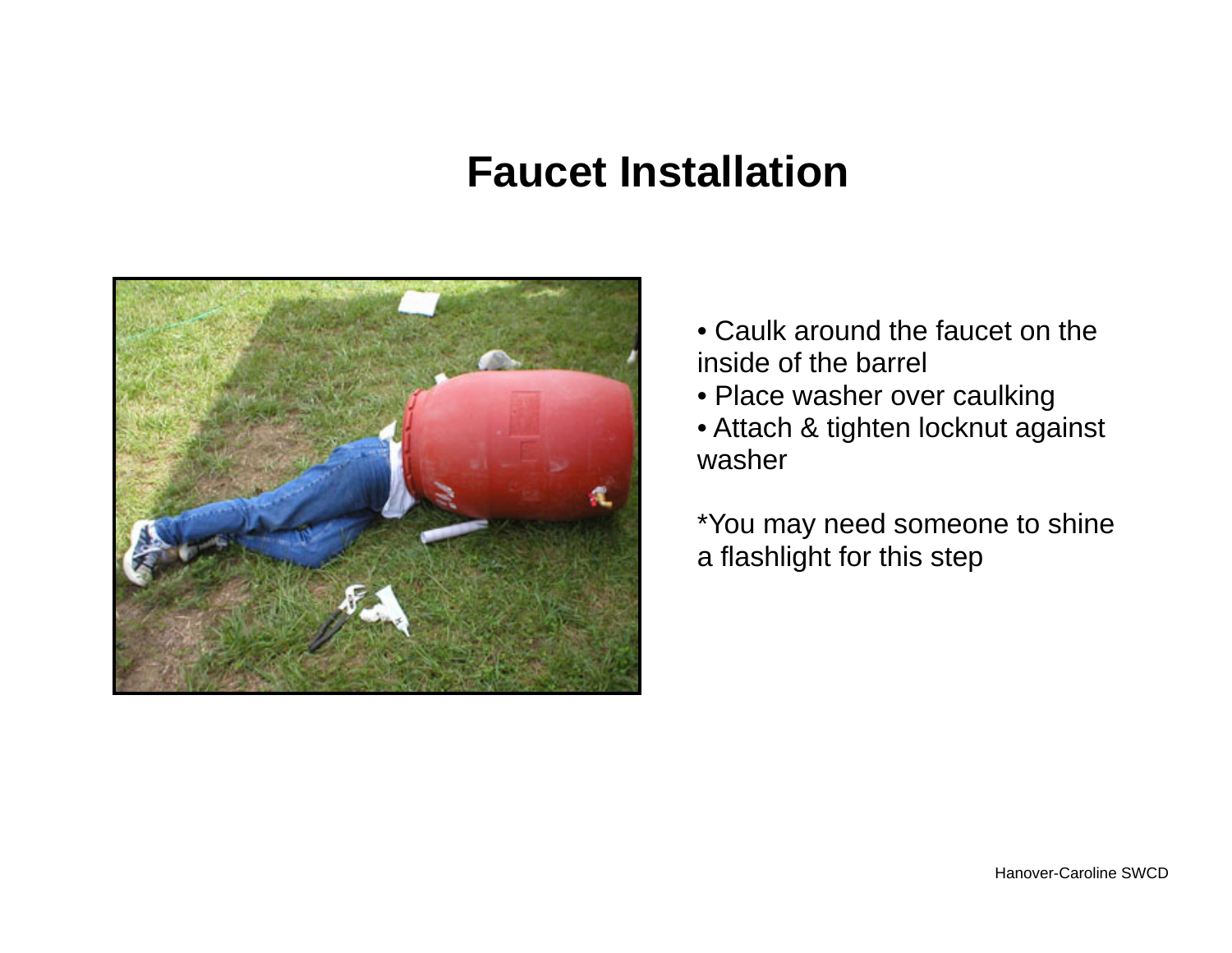### **Overflow Outlet Installation**

• Drill a 1" hole near the top of the barrel to create an overflow outlet.

\*Consider where you will place your barrel at home before drilling the overflow hole. Which side of the barrel will be best for your overflow? Do you plan to attach another barrel? An overflow outlet can also function as a connector, connecting additional barrels to the barrel placed under the downspout.

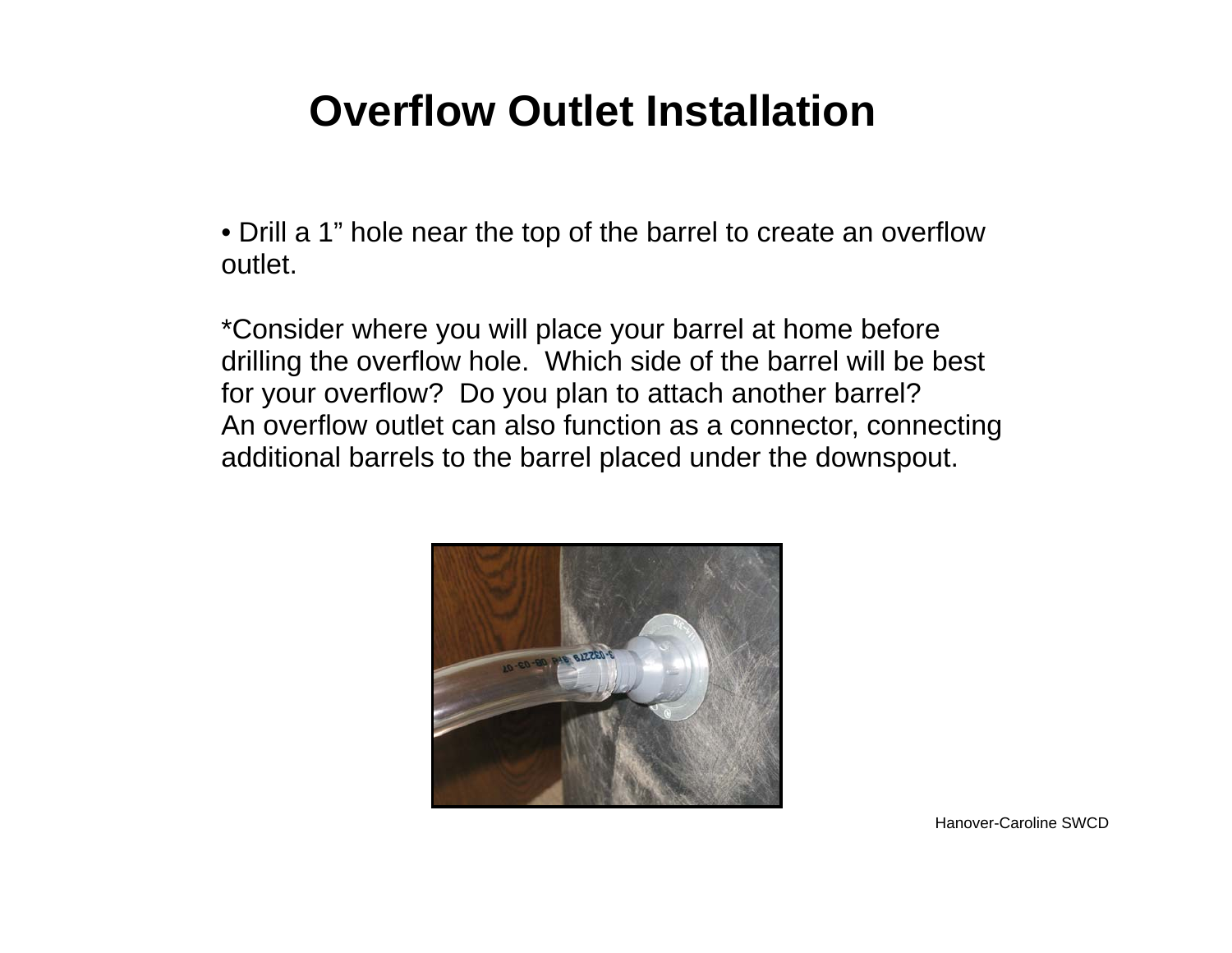



## **Overflow Outlet Installation**

#### **Inside hole:**

- Caulk
- Attach washer
- Screw threaded adapter

#### **Outside hole:**

- Caulk
- Attach washer *(Optional—omit this step if you only have 2 washers in your packet and used both for faucet installation)*
- Screw barbed terminal adapter onto the threads of the already installed threaded adapter

An overflow tube will allow water to be directed away from the house or allow for attaching additional overflow barrels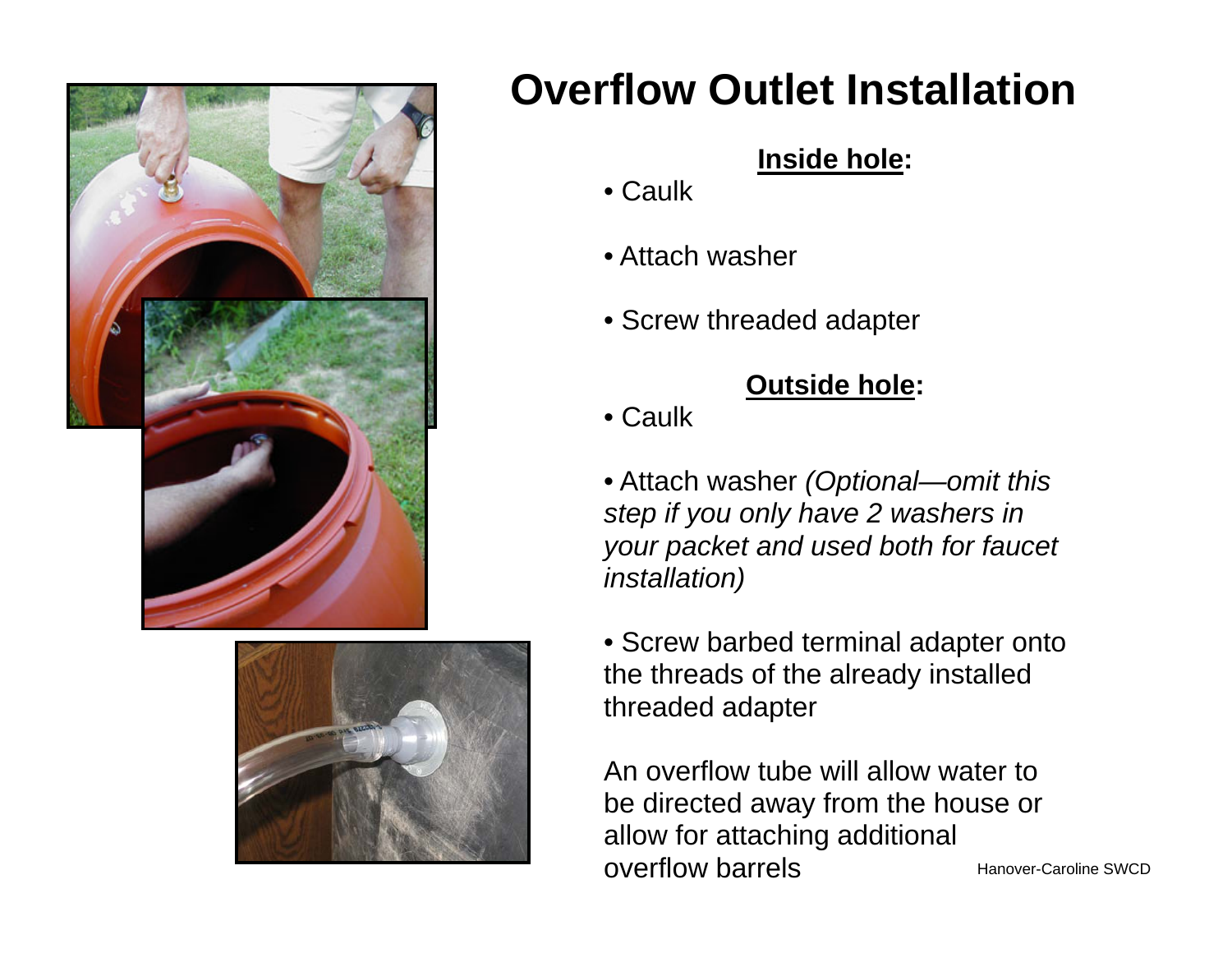### **Install Mesh Screen**

• If your barrel has a 1-piece lid, you will need to cut out the center, or discard the lid and use bungee cords to secure the mesh screen

• Lay screen fabric over top. Screw lid onto the barrel, holding screen in place. Or use bungee cords to secure.

• Cut excess fabric if desired but leave some around the edges.